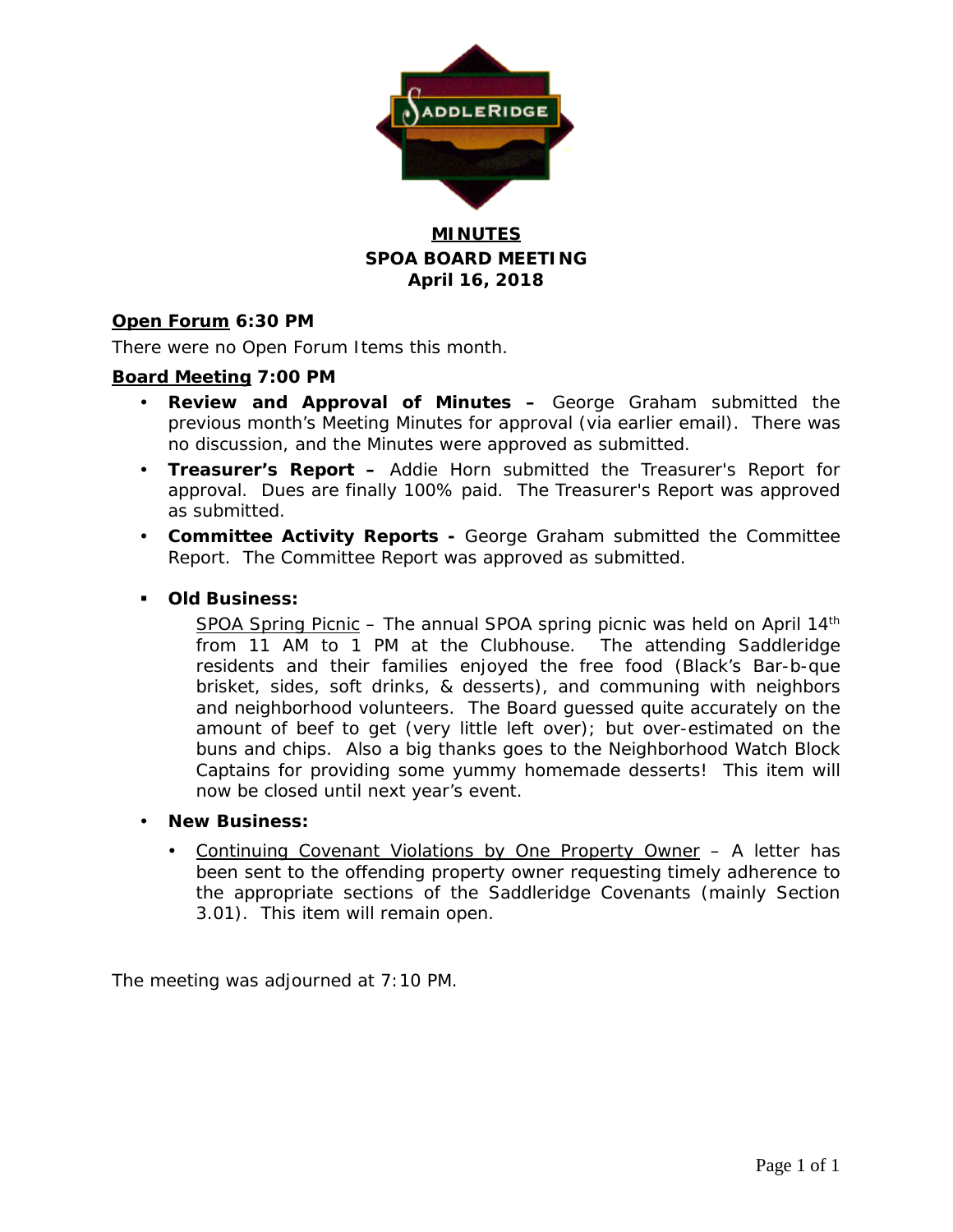# SPOA 04/02/18 **Balance Sheet Cash Basis** Cash Basis **As of March 31, 2018**

|                                                  | Mar 31, 18 | Mar 31, 17 | \$ Change   |
|--------------------------------------------------|------------|------------|-------------|
| <b>ASSETS</b>                                    |            |            |             |
| <b>Current Assets</b>                            |            |            |             |
| <b>Checking/Savings</b>                          |            |            |             |
| Ozona CD #305501                                 | 25,406.52  | 25,355.76  | 50.76       |
| Ozona CD #305552                                 | 25,385.72  | 25,335.00  | 50.72       |
| <b>Ozona Checking</b>                            | 21.551.46  | 21.995.31  | $-443.85$   |
| <b>Ozona Money Market</b>                        | 41,602.01  | 41,560.43  | 41.58       |
| <b>Total Checking/Savings</b>                    | 113,945.71 | 114,246.50 | $-300.79$   |
| <b>Accounts Receivable</b>                       |            |            |             |
| <b>Accounts Receivable</b>                       | $-388.59$  | $-196.00$  | $-192.59$   |
| <b>Total Accounts Receivable</b>                 | $-388.59$  | $-196.00$  | $-192.59$   |
| <b>Total Current Assets</b>                      | 113.557.12 | 114,050.50 | -493.38     |
| <b>Other Assets</b>                              |            |            |             |
| <b>Saddleridge Property</b>                      | 80.500.00  | 80,500.00  | 0.00        |
| <b>Total Other Assets</b>                        | 80,500.00  | 80,500.00  | 0.00        |
| <b>TOTAL ASSETS</b>                              | 194,057.12 | 194,550.50 | -493.38     |
| <b>LIABILITIES &amp; EQUITY</b><br><b>Equity</b> |            |            |             |
| <b>Opening Balance Equity</b>                    | 110.823.40 | 110,823.40 | 0.00        |
| <b>Retained Earnings</b>                         | 80.844.08  | 80.326.54  | 517.54      |
| <b>Net Income</b>                                | 2,389.64   | 3,400.56   | $-1,010.92$ |
| <b>Total Equity</b>                              | 194,057.12 | 194,550.50 | -493.38     |
| <b>TOTAL LIABILITIES &amp; EQUITY</b>            | 194,057.12 | 194,550.50 | -493.38     |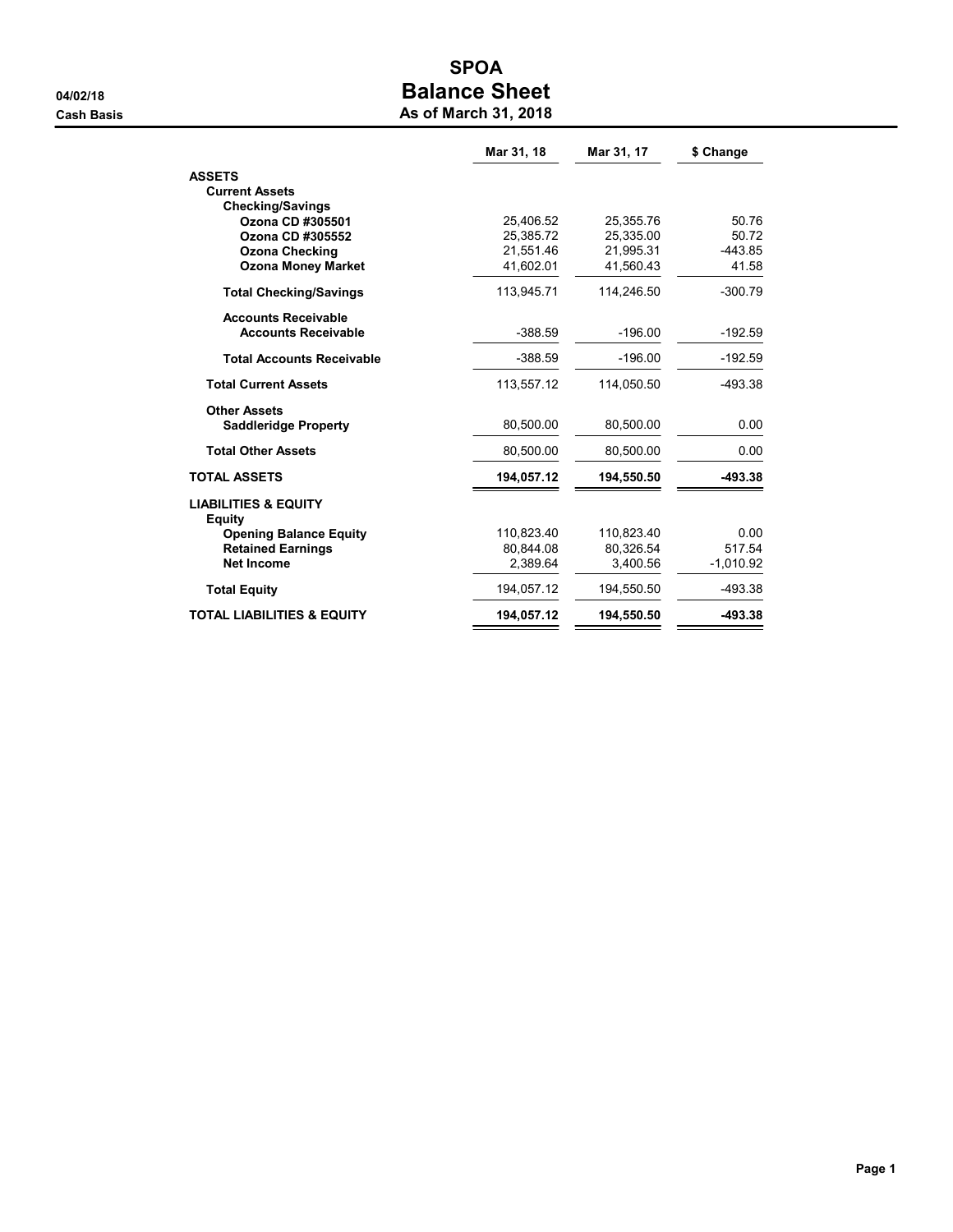# 11:48 AM Saddleridge Property Owners Association 04/02/18 **Profit & Loss Budget vs. Actual** Cash Basis January through March 2018

|                                                          | Jan - Mar 18   | <b>Budget</b>   |
|----------------------------------------------------------|----------------|-----------------|
| <b>Ordinary Income/Expense</b>                           |                |                 |
| <b>Income</b>                                            |                |                 |
| <b>Assessment Increase</b><br><b>Clubhouse Usage Fee</b> | 0.00<br>50.00  | 0.00<br>150.00  |
| <b>HOA Dues Collected</b>                                | 5,664.00       | 960.00          |
| <b>Interest Assessed Fees</b>                            | 11.77          | 0.00            |
| Interest Income                                          | 37.86          | 37.50           |
| <b>Resale Cert. Fee</b>                                  | 50.00          | 150.00          |
| <b>Transfer Fees</b>                                     | 300.00         | 150.00          |
| <b>TXFR from Savings</b>                                 | 0.00           | 0.00            |
| <b>Uncategorized Income</b>                              | 0.00           | 0.00            |
| <b>Total Income</b>                                      | 6,113.63       | 1,447.50        |
| <b>Expense</b>                                           |                |                 |
| <b>Accounting</b>                                        |                |                 |
| <b>Accounting-Bookkeeper</b><br><b>Accounting-CPA</b>    | 555.00<br>0.00 | 525.00<br>0.00  |
| <b>Accounting - Other</b>                                | 0.00           | 0.00            |
|                                                          |                |                 |
| <b>Total Accounting</b>                                  | 555.00         | 525.00          |
| <b>Annual Septic Contract</b><br><b>Bank Charges</b>     | 0.00           | 0.00            |
| <b>Check Printing</b>                                    | 0.00           | 0.00            |
| <b>Safe Deposit Box</b>                                  | 40.00          | 40.00           |
| <b>Service Charges</b>                                   | 0.00           | 0.00            |
| <b>Bank Charges - Other</b>                              | 0.00           | 0.00            |
| <b>Total Bank Charges</b>                                | 40.00          | 40.00           |
| <b>CD Income Transfer</b>                                | 0.00           | 0.00            |
| <b>Clubhouse Expenses</b>                                | 100.00         |                 |
| Cleaning<br><b>Cleaning Supplies</b>                     | 0.00           | 150.00<br>24.00 |
| <b>Furnishings</b>                                       | 0.00           | 0.00            |
| <b>Garbage Bags</b>                                      | 0.00           | 0.00            |
| <b>Heating and AC</b>                                    | 0.00           | 0.00            |
| <b>Insurance</b>                                         | 0.00           | 0.00            |
| Lighting                                                 | 0.00           | 12.00           |
| <b>Maintenance Labor</b>                                 | 0.00           | 300.00          |
| Misc                                                     | 0.00           | 45.00           |
| <b>Outside Lighting</b>                                  | 0.00           | 0.00            |
| Paint                                                    | 0.00           | 0.00            |
| <b>Pest Control</b>                                      | 102.84         | 105.00          |
| <b>Plumbing Repairs</b>                                  | 0.00           | 75.00           |
| Repairs<br><b>Septic Cleaning and Service</b>            | 0.00<br>0.00   | 0.00<br>0.00    |
| Trash                                                    | 103.70         | 95.00           |
| <b>Wellhouse Expenses</b>                                | 0.00           | 36.00           |
| <b>Clubhouse Expenses - Other</b>                        | 0.00           | 0.00            |
| <b>Total Clubhouse Expenses</b>                          | 306.54         | 842.00          |
| <b>Dues and Subscriptions</b>                            | 0.00           | 25.00           |
| <b>Dues Refund</b>                                       | 0.00           | 0.00            |
| <b>Food for Saddleridge Meetings</b>                     |                |                 |
| <b>Food for Annual BBQ</b>                               | 0.00           | 0.00            |
| <b>Neighborhood Watch</b>                                | 0.00           | 1.00            |
| Food for Saddleridge Meetings - Other                    | 0.00           | 0.00            |
| <b>Total Food for Saddleridge Meetings</b>               | 0.00           | 1.00            |
| <b>Improvements</b>                                      |                |                 |
| <b>Chairs</b>                                            | 0.00           | 30.00           |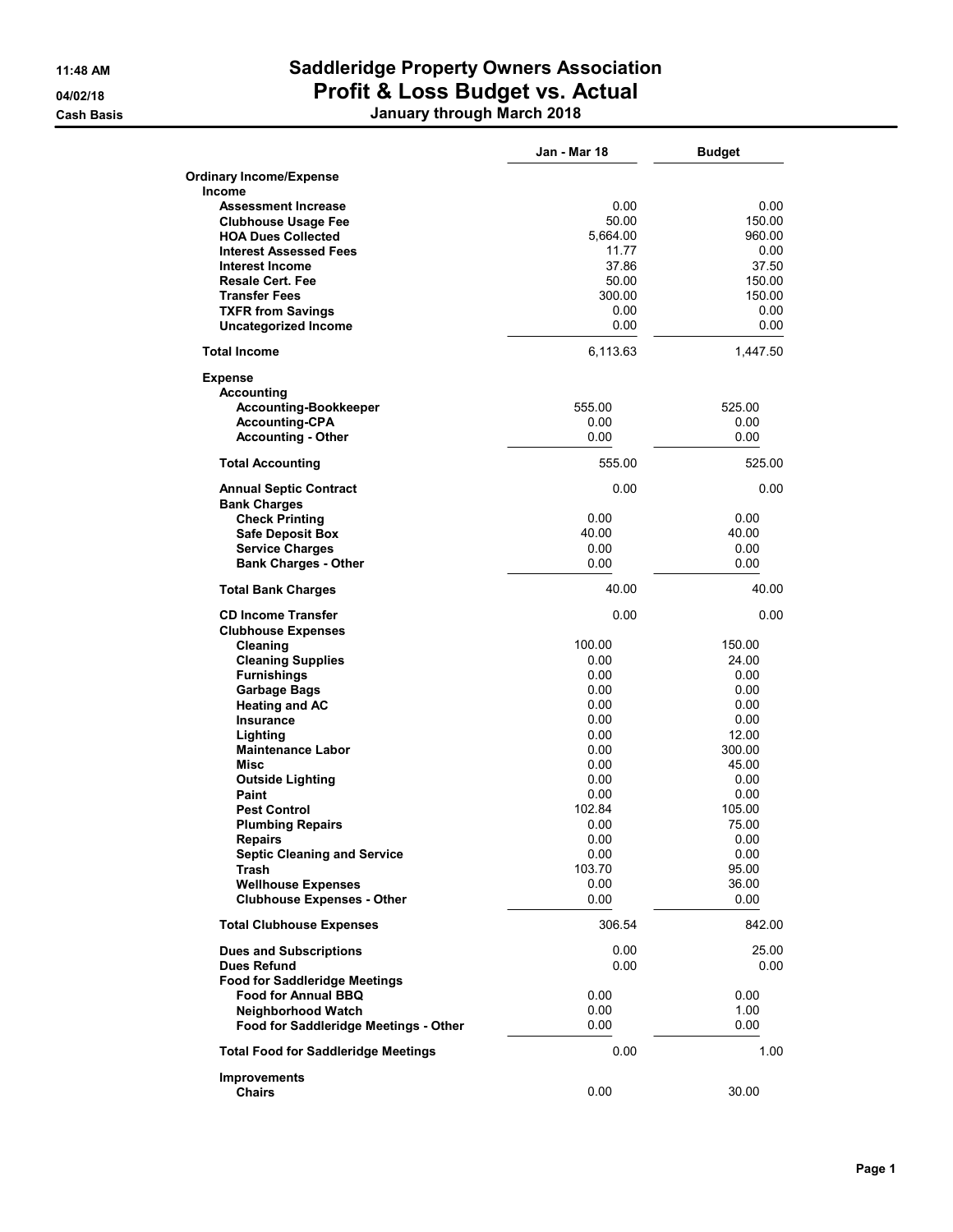# 11:48 AM Saddleridge Property Owners Association 04/02/18 **Profit & Loss Budget vs. Actual** Cash Basis January through March 2018

|                                                     | Jan - Mar 18 | <b>Budget</b> |
|-----------------------------------------------------|--------------|---------------|
| Landscaping                                         |              |               |
| <b>Entrance</b>                                     | 0.00         | 0.00          |
| Hardscape                                           | 0.00         | 0.00          |
| Lighting                                            | 0.00         | 30.00         |
| Plan                                                | 0.00         | 0.00          |
| <b>Plants</b>                                       | 0.00         | 0.00          |
|                                                     | 0.00         | 0.00          |
| <b>Preparation</b>                                  |              |               |
| Water                                               | 0.00         | 0.00          |
| <b>Landscaping - Other</b>                          | 0.00         | 0.00          |
| <b>Total Landscaping</b>                            | 0.00         | 30.00         |
| Lights                                              | 0.00         | 45.00         |
| Other                                               | 0.00         | 30.00         |
| <b>Tables</b>                                       | 0.00         | 15.00         |
| <b>Wellhouse Improvements</b>                       | 0.00         | 30.00         |
| <b>Improvements - Other</b>                         | 0.00         | 0.00          |
| <b>Total Improvements</b>                           | 0.00         | 180.00        |
| <b>Insurance-HOA Liability</b>                      | 0.00         | 0.00          |
| Insurance, D&O                                      | 0.00         | 1.00          |
| <b>Lawn Maintenance</b>                             | 0.00         | 540.00        |
| <b>Legal-Attorney Fees</b>                          | 0.00         | 0.00          |
| <b>Mailings</b>                                     | 128.00       | 60.00         |
| Misc                                                | 0.00         | 0.00          |
| <b>Miscellaneous</b>                                |              |               |
| <b>ACC Office Supplies</b>                          | 0.00         | 30.00         |
| <b>Check Printing Charge</b>                        | 0.00         | 0.00          |
| Copying                                             | 0.00         | 15.00         |
| <b>Garbage Bags</b>                                 | 0.00         | 0.00          |
| Gifts                                               | 0.00         | 0.00          |
| <b>Legal Records</b>                                | 0.00         | 30.00         |
|                                                     | 0.00         |               |
| <b>Office Supplies</b>                              |              | 36.00         |
| Plaque                                              | 0.00         | 0.00          |
| <b>Printer Cart.</b>                                | 0.00         | 0.00          |
| <b>Software</b>                                     | 0.00         | 0.00          |
| <b>Website Domain</b>                               | 0.00         | 0.00          |
| <b>Website Hosting Fee</b>                          | 0.00         | 0.00          |
| <b>Miscellaneous - Other</b>                        | 0.00         | 0.00          |
| <b>Total Miscellaneous</b>                          | 0.00         | 111.00        |
| Neighborhood Watch                                  | 89.38        | 0.00          |
| <b>PEC Electricity</b>                              | 511.40       | 420.00        |
| <b>Reconciliation Discrepancies</b>                 | 0.00         | 0.00          |
| Taxes                                               | 2,093.67     | 2,000.00      |
| <b>Uncategorized Expenses</b>                       | 0.00         | 0.00          |
| <b>Webmaster Fees</b>                               | 0.00         | 0.00          |
| <b>Webpage Fees</b>                                 | 0.00         | 0.00          |
| <b>Total Expense</b>                                | 3,723.99     | 4,745.00      |
| <b>Net Ordinary Income</b>                          | 2,389.64     | $-3,297.50$   |
| <b>Other Income/Expense</b><br><b>Other Expense</b> |              |               |
| <b>BadChecks</b>                                    | 0.00         | 0.00          |
| <b>Total Other Expense</b>                          | 0.00         | 0.00          |
| <b>Net Other Income</b>                             | 0.00         | 0.00          |
| Net Income                                          | 2,389.64     | $-3,297.50$   |
|                                                     |              |               |